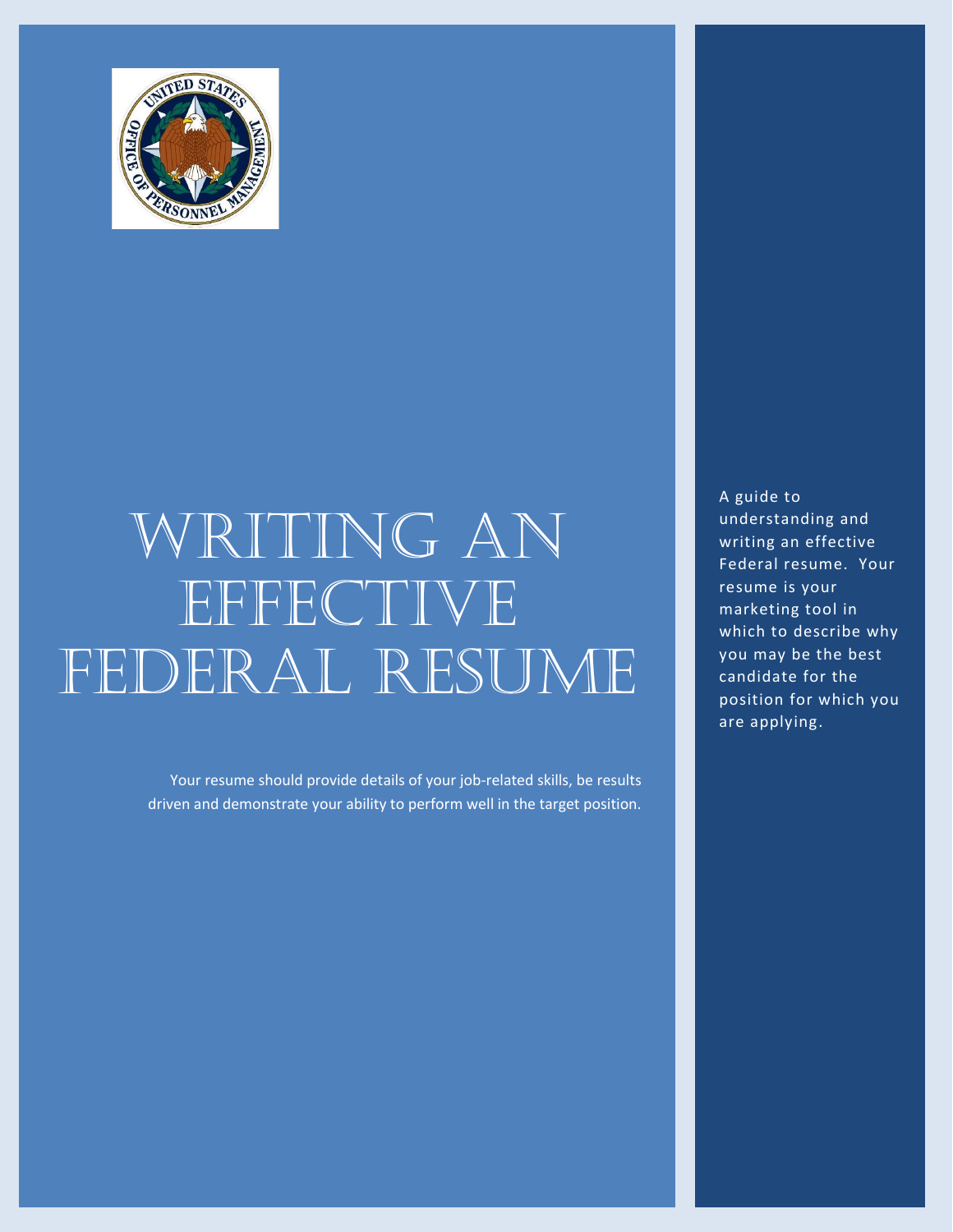When writing your resume, you should consider your accomplishments, making your resume is results-driven. It is best to break your resume down into major sections, outlining personal information, education, experience and other qualifying information. The Job Opportunity Announcement (JOA) may specify information that must be included on your resume, so please read it carefully. Using the *Resume Builder* in USAJOBS helps ensure that you include this essential information. The following information is *required* when applying for Federal positions. Omitting this information could result in your being determined unqualified for the position.

The following sections are required when applying for Federal positions. Omitting this information could result in your being determined unqualified for the position. Particularly important are the dates of employment, as well as the number of hours worked per week in each position.

Military Status Honors\*

#### **Personal Information Education**

Full Name School Name, Country, City/State Zip Code Mailing Address Degree Attained or Pursuing/Major Email Address Completion Date or Expected Date of Completion Phone Number Major - GPA\* *required if stated in JOA* Citizenship Total Credits (if not completed)\* Job-Related Coursework\*

\**This information is optional, but recommended.*

#### **Also Include the Following Information (if applicable)**

- Selective Service Registration Status (Males)
- Eligibility for Derived Veterans Preference (information can be found at [www.OPM.gov](http://www.opm.gov/) or [www.Fedshirevets.gov](http://www.fedshirevets.gov/) )
- Federal Employee Status (Current Federal civilian employee, former Federal employee [with or without] reinstatement eligibility)
- Any Hiring Paths for which you may be eligible

#### **Example of Work Experience**

Employer Name and Full Address or City and State Job Title, Grade (if Federal), Rank (if Military) Salary\*

Employment Dates (month/year – month/year) – *critical in determining amount of experience* Number of Hours Worked Per Week – *critical in determining amount of experience* Supervisor's Name and Phone Number May we contact your current supervisor?\*

**Duties and Accomplishments** - You must show how your skills and experiences meet the qualifications and other requirements listed in the JOA to be considered for the job. Also, consider the level of your experience. For instance, did you serve as a team *lead* or a team *member*? Also, include examples of relevant experiences and accomplishments that prove you can perform the duties of the position, at the level required for the job.

Use numbers, percentages or dollars to quantify your accomplishments. Include examples of how you saved time, money, managed money, improved a process, etc. *Examples: Improved*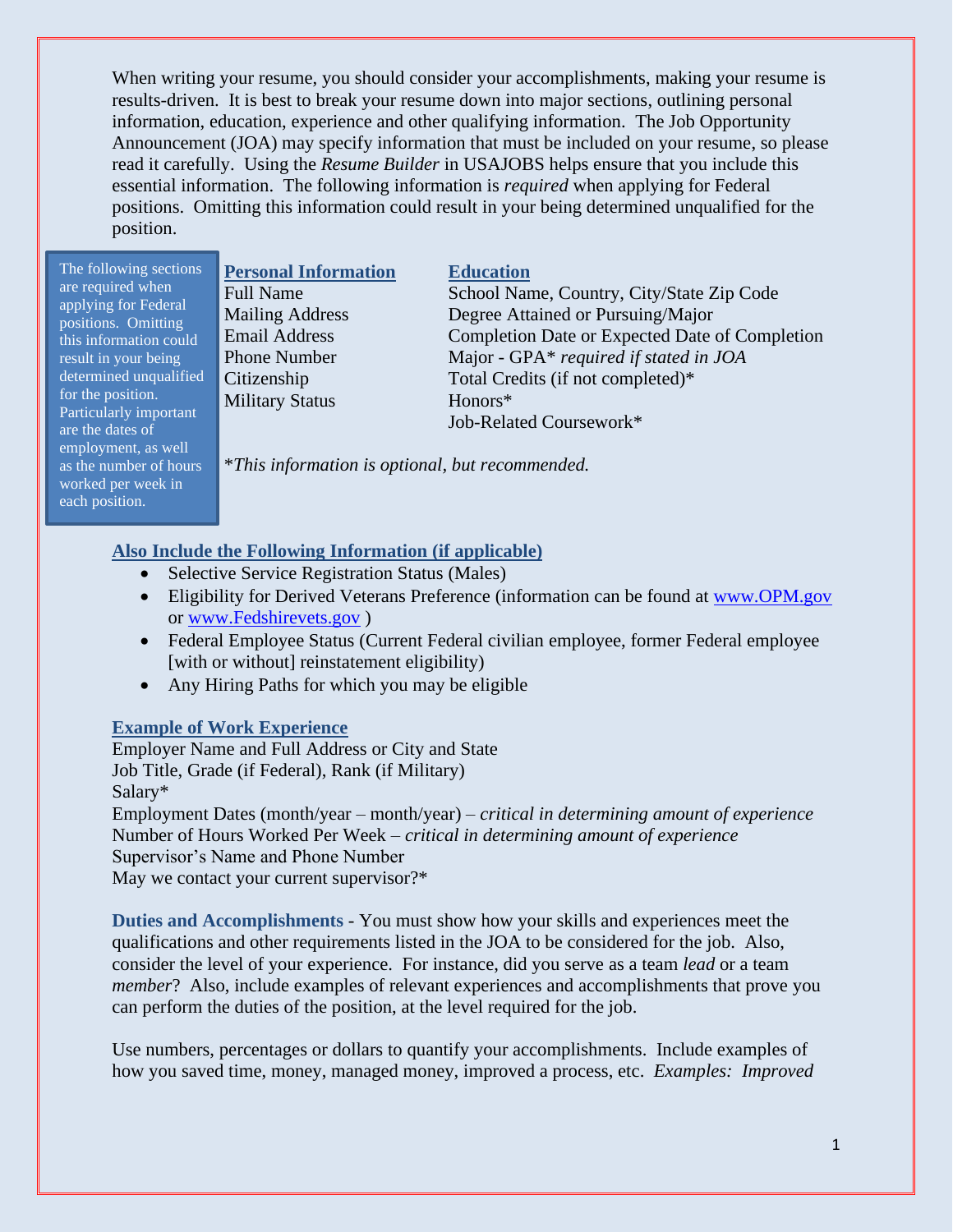*customer service ratings by 15%; presented with the Director's Award for implementing process improvements for incoming contracts.*

Tailor your resume to the job of interest. Be sure to address the job-related competencies that are detailed in the announcement and emphasize your strengths. Hiring agencies will look for specific terms in your resume to make sure you have the necessary experience they're seeking. For example, if the qualifications section says you need conduct "data analysis", your resume should include the term "data analysis" and how you used the skill.

Make your resume easy to read. In other words, use plain language and a basic 12 font print. Consider breaking your experience up into sections related to each major duty. Once you decide on the major duties, list them. You can then describe the specific tasks related to each major duty. *Example:*

#### *Project Analysis*

- Conduct quantitative and qualitative analyses and evaluations on the effectiveness of operations within headquarters as well as in the field, meeting established goals and objectives.
- Coordinate the receipt and oversee processing of over 15,000 grant applications. Routinely exceed processing deadlines by a minimum of 18%.

#### *Data Management*

- Developed an office tracking system for managing an increased number of audit report requirements. The new system improved workflow, file management, and communication methods, which resulted in meeting reporting deadlines for the first time in 5 years.
- Collect and maintain program financial, evaluation, and outcome data for over 30 projects operating within the organization. Analyze data quarterly and brief organization leadership.

#### **Translating Military Experience**

Do not overuse military jargon and acronyms to describe your experience. If your resume is filled with military terms, you may confuse the employer, which could lead to your disqualification. Think of how you would explain your military job during a conversation. What terminology would you use to be understood? Also, consider translating your military job title to one comparable in the civilian workforce. Below are examples of how to translate military experience, titles and general terms to civilian terminology.

#### *Example of translating military experience to civilian:*

• **Military Job** - Led an infantry platoon in combat operations, providing tactical and technical guidance to subordinates and professional support to both officers and subordinates. Led, supervised, and trained subordinate personnel in areas of logistics, defense and maintenance of military equipment.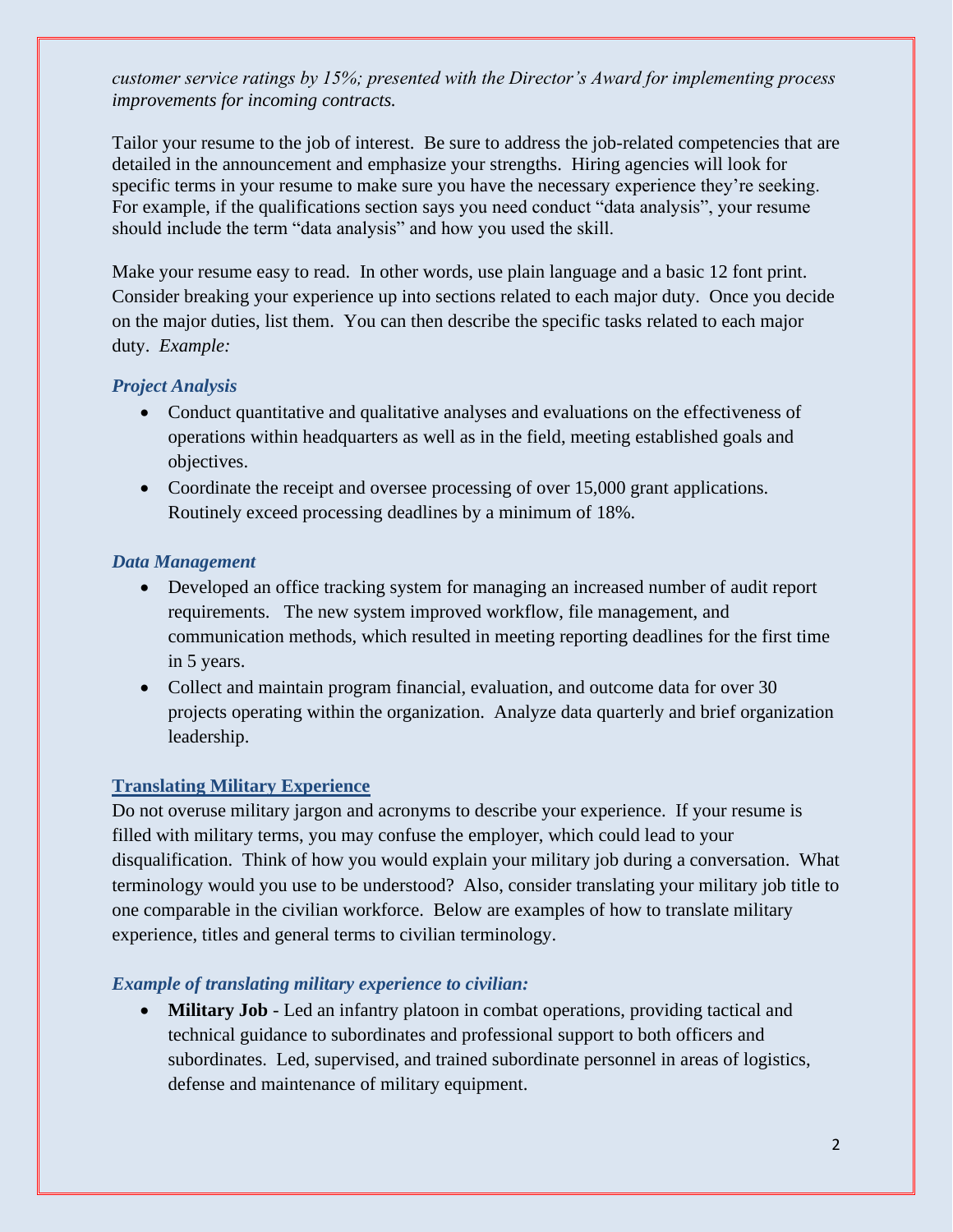• **Translation** - Supervised and trained 150 personnel in the areas of weapons, military vehicles operations and maintenance, and provided guidance to ensure their safety and survival while in combat situations. Advised upper management on matters related to overall company operations, which included supply levels and status, human resources and budget matters. Evaluated and counseled staff on performance and conduct matters. Oversaw inventory of over 2,000 line items and material assets, valued at over \$50M.

This person may apply for Logistics and Management positions based on skills used in the military position.

#### *Examples of military job titles to civilian titles:*

- ➢ Medic/Corpsman Health Care Specialist
- ➢ Commanding Officer/Commander Senior Manager/Director
- ➢ Resource Advisor Budget Analyst
- ➢ Senior NCO Supervisor
- ➢ Executive Officer Deputy Director
- 

#### *Examples of general military terms to civilian:*

➢ Troops Staff or Employees ➢ Medal Award ➢ Squad/Platoon Section or Team ➢ Subordinates/Service Members Employees ➢ S3 Training and Operations ➢ Reconnaissance Data Collection and Analysis

### *Examples of transferable skills:*

- $\triangleright$  Leadership indicate whether you supervised or led staff
- $\triangleright$  Technical stress specific skills such as computer programming or contracting
- $\triangleright$  Negotiation show how you can convince someone to do something or to accept your ideas
- $\triangleright$  Problem Solving describe situations where you had to resolve a conflict or work issue
- $\triangleright$  Communication stress your ability to write effectively and to communicate verbally

*For additional information on how to translate your military experience to a civilian resume, consider going to [www.military.com](http://www.military.com/) and use the Skills Translator.* 

#### **Skills/Certifications**

You may include any related skills and certifications. This information is only *required* when stated in the job opportunity announcement.

### **Volunteer Work**

You should include unpaid experiences if they are related to the target position. Volunteer experience may be included in a separate section or listed with other work experience. Please note however, that the same information is required as with regular work experience, as outlined above.

➢ Supply Sergeant Supply/Logistics Manager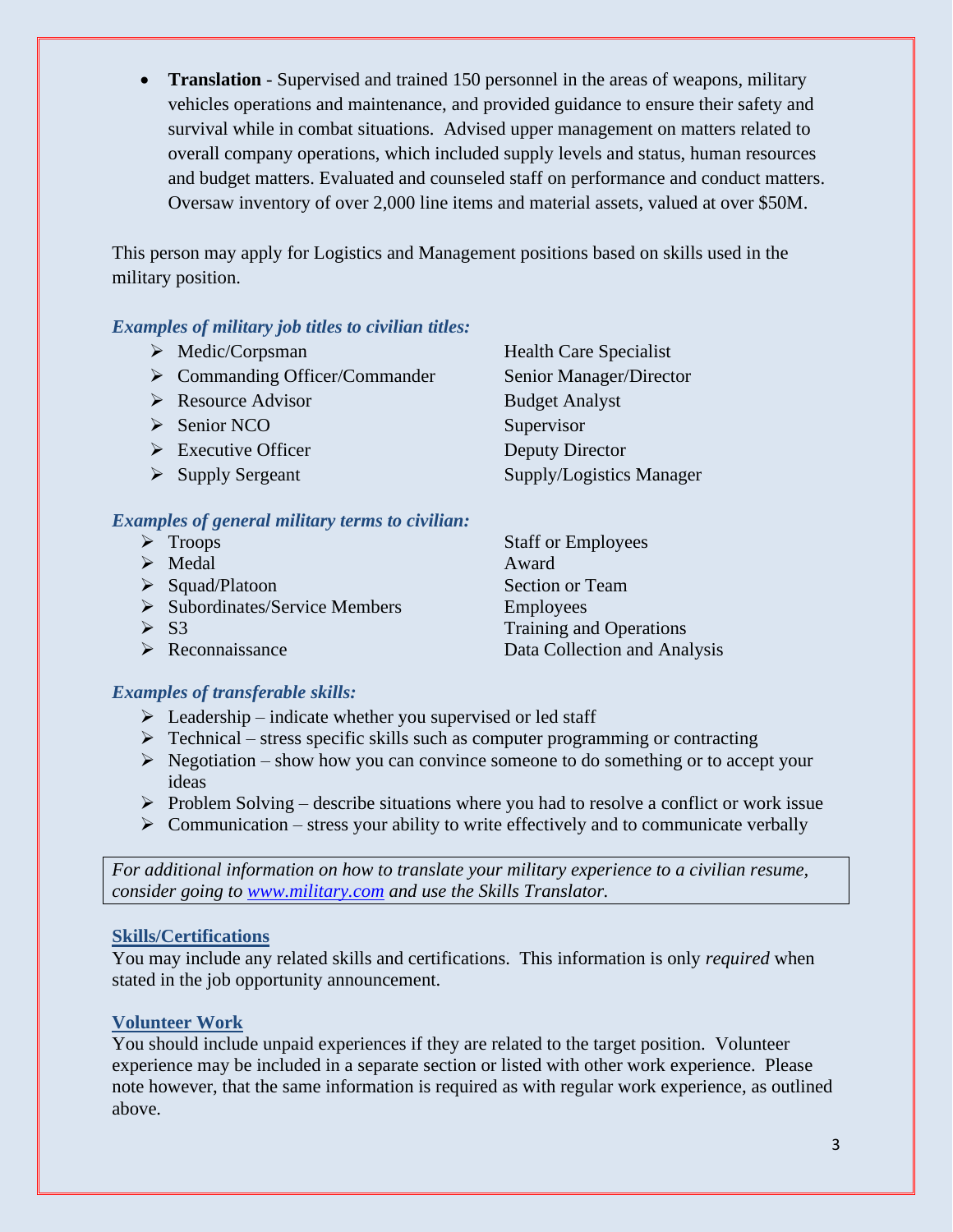## Sample Resume Template

**Jane A. Jones** 123 College Street, Cincinnati, OH 45231 Home: 513-123-4567 Email: [Janea@email.com](mailto:Janea@email.com)

U.S. Citizen Federal Status (e.g. Career, Career Conditional) Veterans' Preference (if any) Selective Service Registration Status (Males only)

#### **TECHNICAL SKILLS or SUMMARY OF SKILLS**

*This is not a requirement, however you can highlight specific skills you possess that are related to the position. Example:*

- Proficient in Microsoft Office Suite
- Pre-audit analysis
- Skilled in tax examinations

#### **WORK EXPERIENCE**

**Internal Revenue Service December 2017-Current** 1234 Work Street, Covington, KY 41011 40 hours per week *Internal Revenue Agency* GS-0512-7 Supervisor: Ms. Jackie Smith (859) 555-1111 (May Contact)

- Examine and audit individual, business and corporate tax returns to determine correct federal tax liabilities
- Conduct field examinations and discuss findings with the taxpayer or their representative
- Perform package audits to ensure compliance, and determine need for multiple year examinations based on findings
- Conduct pre-audit analysis of assigned cases, researching any available background materials, and formulating a plan for the audit
- Received public recognition and time-off award for consistently completing a minimum of 20 additional analyses per year

1234 Work Street, Cincinnati, OH 41073 20 hours per week *Accounting Assistant* (Internship) \$21,000 per year Supervisor: Ms. Jackie Smith (513) 555-1111 (May Contact)

**Ace Financial** August 2015-April 2017

- Developed monthly statements
- Researched and resolved invoice discrepancies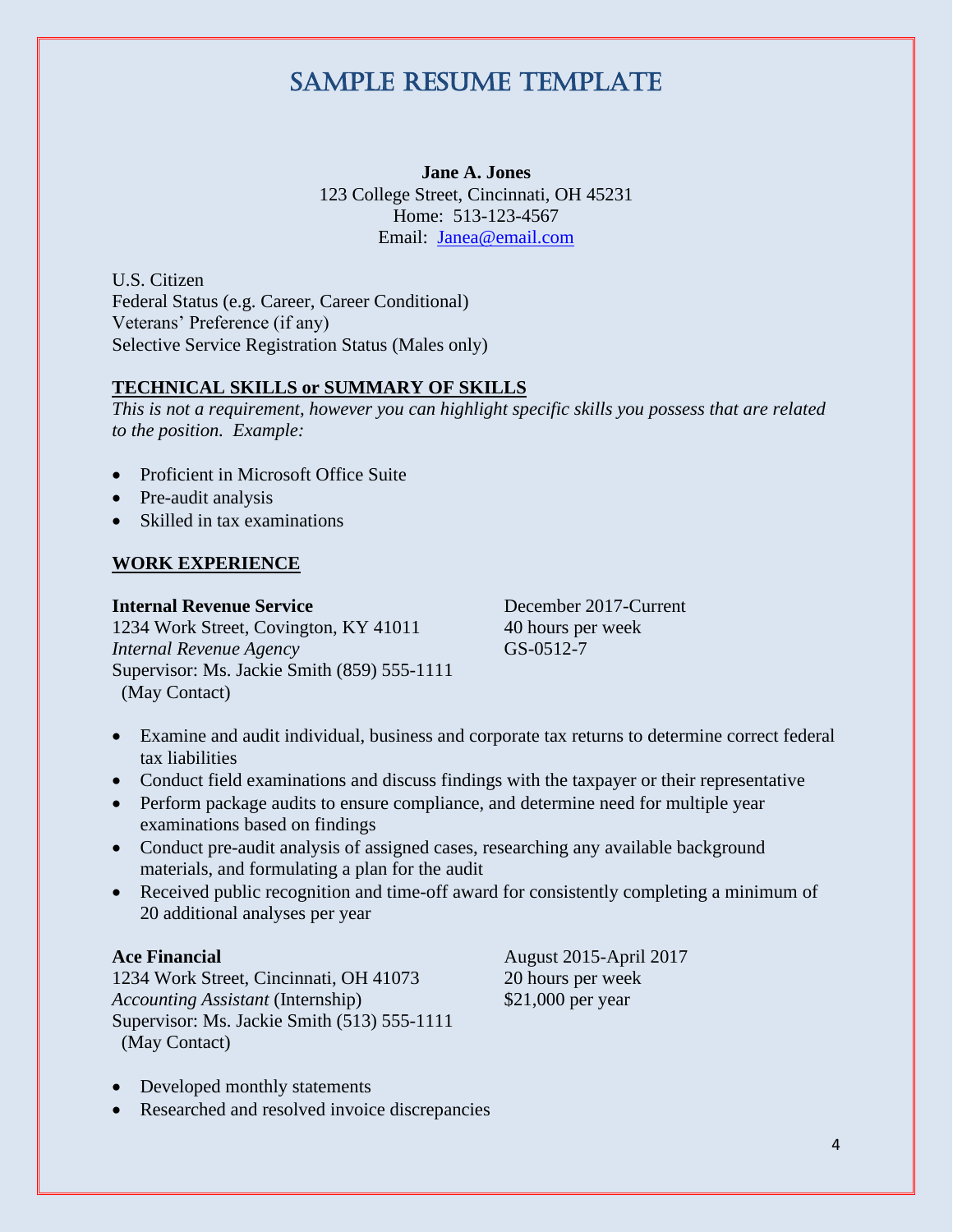- Entered accounts payable and accounts receivable into accounting system
- Processed payments and organized client billing folders
- Assisted with daily cash balancing
- Reconciled bank statements and ledger accounts

#### **EDUCATION**

*If the position requires education or certification to qualify, consider creating a section that details the information. Below is an example of how you can communicate your education. You can also include other job-related training and certifications.* 

| <b>Type of Degree/Certification</b> | <b>Completion or Expected Completion Date</b> |
|-------------------------------------|-----------------------------------------------|
| Institution, City and State         | GPA (if required)                             |

#### **Relevant Coursework**

*You may list some of the completed coursework if it is related to the job, especially if you haven't completed your degree or certification. This is not a requirement.*

#### *Examples:*

| <b>Bachelor's of Science Information Systems</b> | Completion date: 12/2018 |
|--------------------------------------------------|--------------------------|
| Virginia Commonwealth University, Richmond, VA   | GPA: 3.6                 |
|                                                  |                          |

*Certification in Cisco Certified Network Associate (CCNA)* Completion date: 8/2019

*Volunteer experience is just as important as paid experience. Include the same employment information as you would for paid work.*

#### **VOLUNTEER/COMMUNITY SERVICE EXPERIENCE**

| <b>Your Taxes Done Right (non-profit)</b> | March 2017 - Current |
|-------------------------------------------|----------------------|
| 123 Tax Drive, Covington, KY 41016        | 15 Hours Per Week    |
| Tax Preparer                              |                      |
| Supervisor: Jack Johnson, (859) 555-0000  |                      |

- Assist more than 250 individuals each year with filing their taxes
- Stay abreast of new tax laws and advise peers of changes
- Interpret tax laws for colleagues and clients to ensure accurate submission of information

#### **AWARDS AND ACHIEVEMENTS**

*You can list awards, recognitions and achievements in this section. Consider those that are recent and related to the position* a*nd include them as well. If you have little to no work experience, you may include other awards. See the examples below.*

- Sustained Outstanding Performance Ratings 2014 2019
- Director's Award 2018
- Member of the National Honors Society  $-2017$